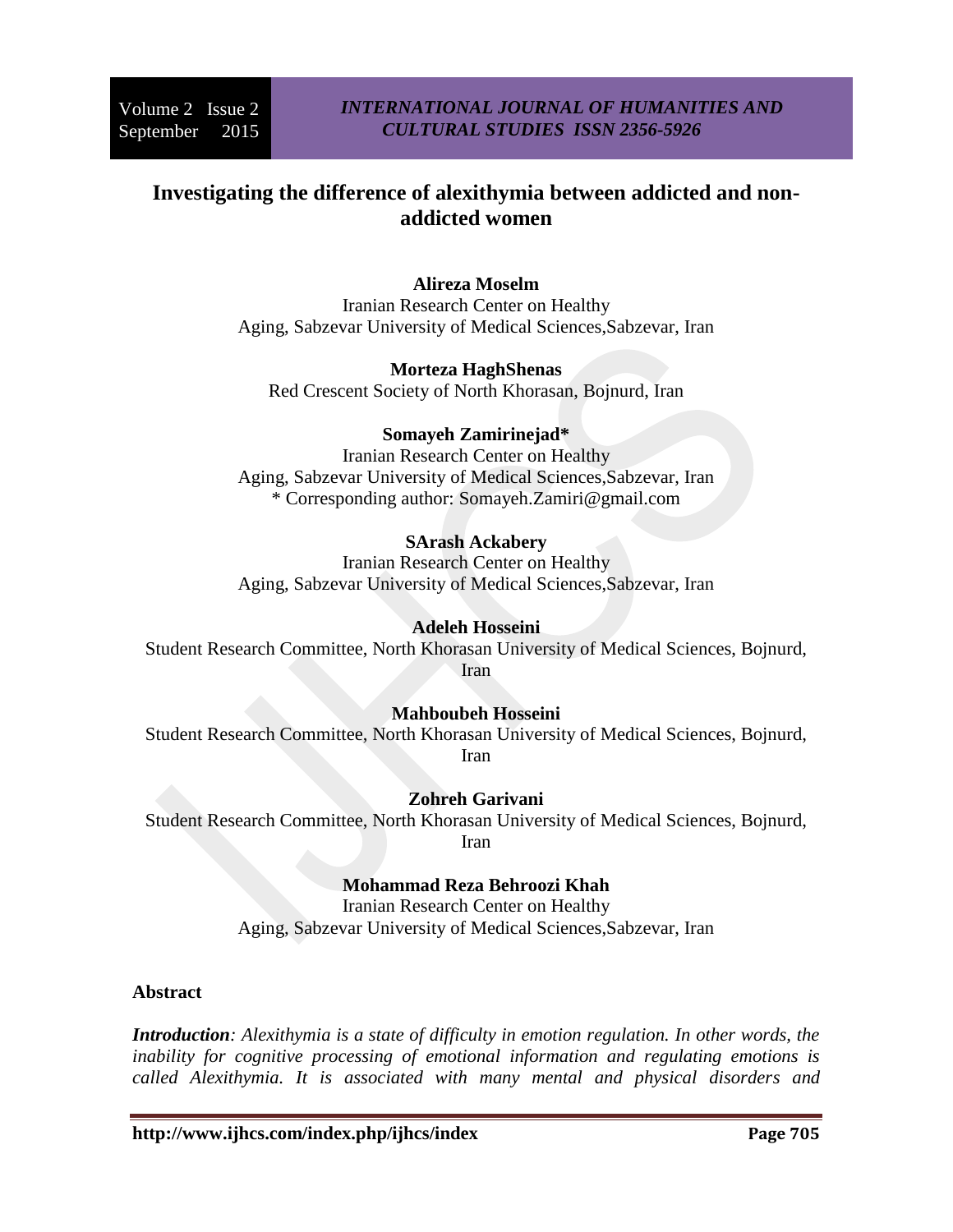*personality traits. This study aimed to compare alexithymia between addicted and nonaddicted women.*

*Method: This cross-sectional study was conducted in the Bojnurd in year of 2013. 39 addicted women and 40 non-addicted women were selected. Data were collected through Toronto alexithymia scale (TAS-20). TAS-20 contains three sub-scales of difficulty identifying feelings (DIF), difficulty describing feelings (DDF) and externally-oriented thinking (EOT). Data were analyzed by multivariate analysis of covariance (MANCOVA) using SPSS21 software. The significant level was considered 0.05.*

*Results: The MANOVA on the three subscales of TAS-20 showed a significant difference between the groups (p <0.001). There was a significant difference between groups in DIF*  and DDF subscales (respectively  $p = 0.001$  and  $p \le 0.001$ ), but the mean of EOT was not *significantly different between two groups (p = 0.209).*

*Conclusion: Addicted and non-addicted women have significant differences in the level of alexithymia. So alexithymia can be associated with female drug situation.*

#### **Keywords: alexithymia, addiction, women.**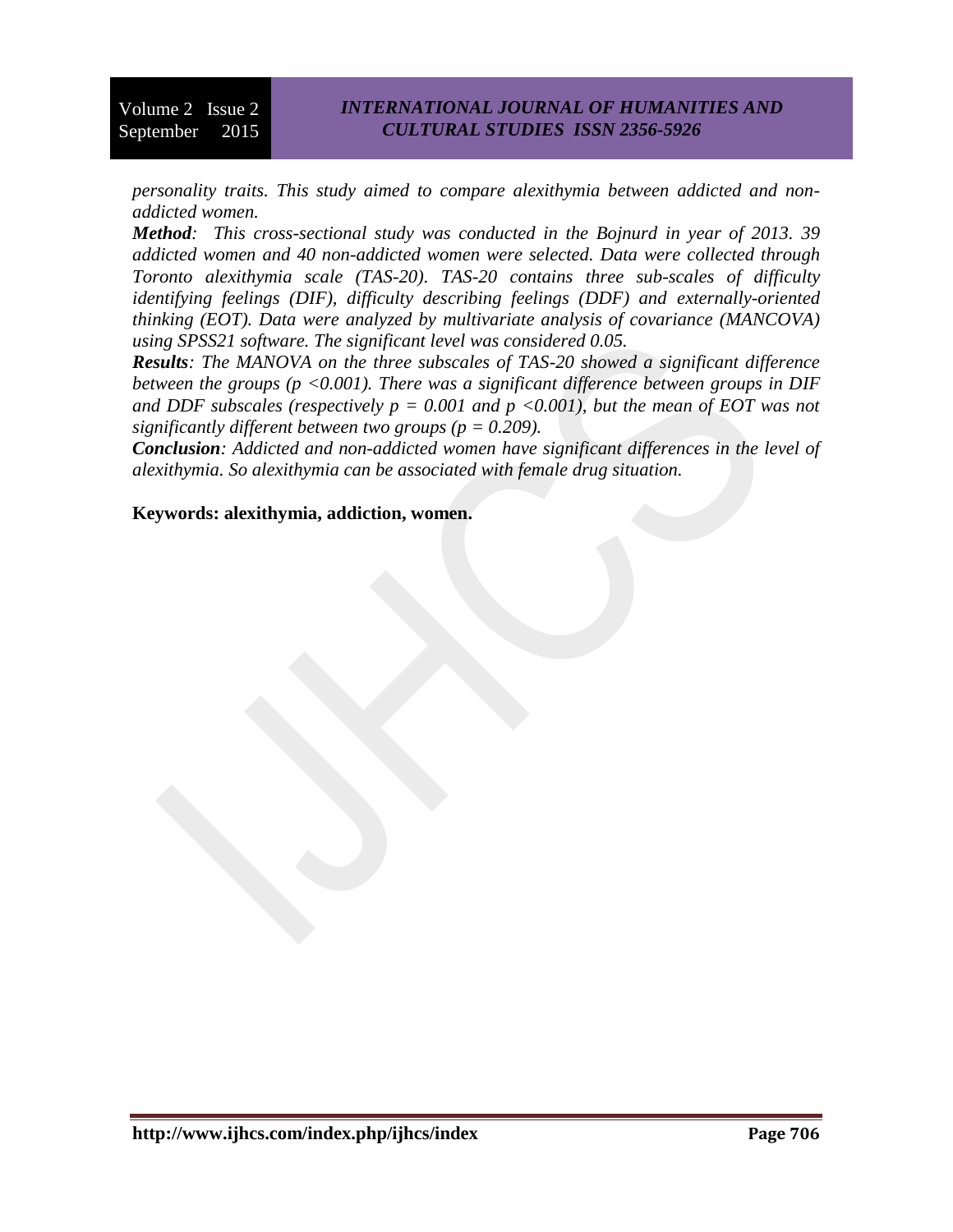#### **Introduction**:

The United Nations Office on Drugs and Crime (UNODC) estimated that between 172 to 250 million people in the world have used illegal drugs, at least once a year. According to the UNODC Iran has one of world's highest rates of heroin and opium users. Based on these statistics of every 17 people, one person is addicted to these substances and 20 percent of 15-60 year olds in Iran are somehow involved in drug abuse [\(Drugs & Crime,](#page-6-0)  [2010\)](#page-6-0).

Drug use is one of the most serious obstacles to the development of societies. The relationship between substance use and addictive behavior with other distortions such as domestic violence, child abuse, increased divorce rates and spreading contagious diseases such as AIDS and hepatitis, extents its levels of harmfulness and highlights the need for paying a special attention to dealing with this destructive phenomenon. Studies have been presented several risk factors for this disorder. Which among them, high levels of family conflict, academic problems, comorbidity of mental disorders such as depression and personality disorders, substance use by peers or parents, impulsivity and early onset of smoking, can be pointed out [\(Sadock & Sadock, 2011\)](#page-7-0). In addition to the mentioned factors, the significant role of emotional problems such as inability to control or regulate emotions in general, and alexithymia in particular, can be mentioned.

Although at first alexithymia was presented as a deficiency in cognitive processing and emotional regulation in psychosomatic patients, but today, it's known as a normal personality trait which is distributed among all members of society [\(G. J. Taylor, 1994\)](#page-8-0). Studies have shown that high levels of alexithymia are connected with a wide variety of psychosomatic disorders such as rheumatoid arthritis, cardiovascular disease and breast cancer [\(Helmers & Mente, 1999\)](#page-6-1) and psychiatric disorders such as depression [\(Hintikka,](#page-6-2)  [Honkalampi, Lehtonen, & Viinamäki, 2001\)](#page-6-2), anxiety [\(Berthoz, Consoli, Perez-Diaz, &](#page-6-3)  [Jouvent, 1999\)](#page-6-3), neuroticism [\(Espina, 2003\)](#page-6-4), alcoholism and substance abuse, lifestyles with mobility lack, malnutrition and poor eating habits [\(Helmers & Mente, 1999\)](#page-6-1).

Among psychiatric disorders associated with alexithymia, substance abuse disorder has attracted the great deal of attention. People with higher emotional distress, are more likely to use drugs and alcohol. They often have emotions and feelings that cannot escape from. They do not have adequate knowledge of their emotions, so they do nothing for their lack of control over their emotional life [\(Tschann et al., 1994\)](#page-8-1).

Krystal believes that alexithymia as an emotional dysfunction makes some people prone to drug dependence. The emotions of addict people are childish and pre-verbal, and their damaged cognitive capacity leads to an inability to interpret depression and anxiety (19). As a result, the conflict between the individual and the environment increases and he/she would be frustrated in the facing emotions (to the [\(Ghalehban & Besharat, 2011\)](#page-6-5)). Thorberg et al (2009) study showed a direct relationship between alcohol consumption and high levels of alexithymia [\(Thorberg, Young, Sullivan, & Lyvers, 2009\)](#page-8-2). In another study cocaine-dependent patients had higher alexithymia scores than the control group [\(Keller &](#page-7-1)  [Wilson, 1994\)](#page-7-1). This study aimed to compare alexithymia in addicted and non-addicted women.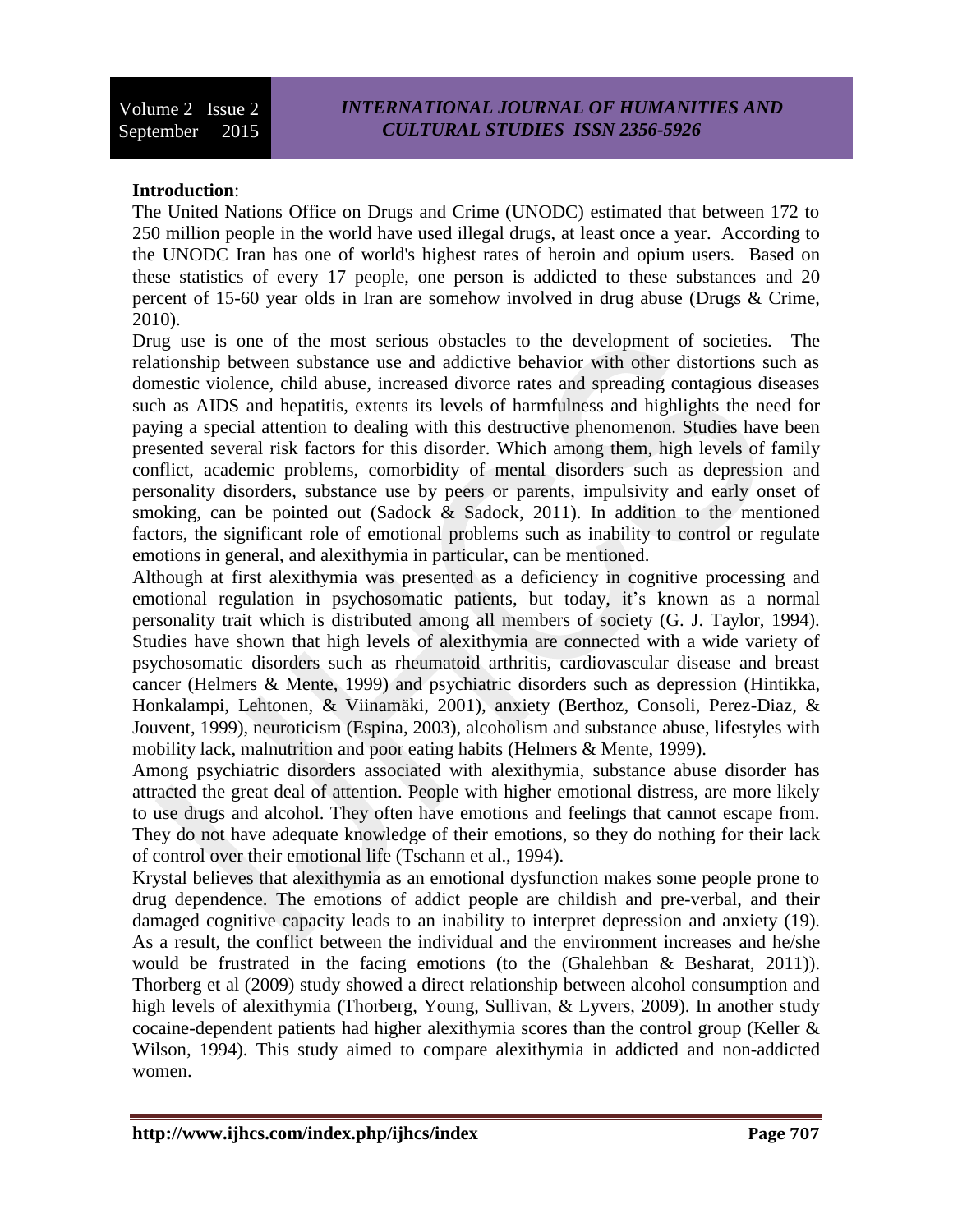#### **Method**:

This is a cross- sectional study carried out on female addicts referred to Methadone Maintenance Therapy (MMT) clinics of Bojnurd (in northeast Iran). Sample size was determined based on a pilot study. Sample size estimation was based on mean comparison of each subscale of TAS-20 between addicted and non-addicted groups obtained from pilot study with  $\alpha$ = 0.05 and Power of Test= %80. Consequently, sample size was estimated to be 32 individuals in each group, However, this study was conducted on 39 addicted and 46 non-addicted (control group) females.

First, the addicted subjects were selected randomly from MMT clinics and then nonaddicted subjects were selected and matched with addicts in age, education and marital status. In order to find non-addicted cases, addicted cases were asked to introduce a nonaddicted woman among their relatives, friends, or acquaintances similar to themselves in terms of demographic features; age (5 years younger or older than the addicted); education (at a same educational grade with the addicted); marital status (married).

The subjects were asked to complete Demographic Questionnaire and the Toronto Alexithymia Scale (TAS-20). All the participants signed a written consent for participation in the study. Names of the participants were not concluded in the questionnaire and their personal information was made sure to remain confidential and result analysis was carried out in groups. They could also leave the study whenever they intended to.

**Toronto alexithymia Scale (TAS-20):** This 20-point scale was introduced by Bagby, Parker and Taylor (1994). It has three subscales which evaluate difficulty identifying feelings (DIF, 7 items); difficulty describing feelings (DDF, 5 items) and externallyoriented thinking (EOT, 8 items).Higher scores in TAS-20 indicate greater severity of alexithymia [\(Bagby, Parker, & Taylor, 1994\)](#page-6-6). The alpha coefficient obtained using the TAS-20 in an Iranian sample was 0.74 for difficulty identifying feelings, 0.61 for difficulty describing feelings and 0.50 for externally-oriented thinking [\(Ghorbani, Bing, Watson,](#page-6-7)  [Davison, & Mack, 2002\)](#page-6-7). Mohammad reported the reliability of the scale in Iranian sample using the split-half and test-retest 0.74 and 0.72 respectively, and the validity of the scale 0.85 [\(Mohammad, 2001\)](#page-7-2). For scoring TAS-20, Modestin, Furrer and Malti consider Scores of 60 and above as alexithymic, and scores below 52 as non-alexithymic [\(Modestin, Furrer,](#page-7-3)  [& Malti, 2004\)](#page-7-3). But Muller, Alpers, Reim and Sub consider scores of 60 and above as more sever alexithymia ad scores below 52 as less sever alexithymia [\(Muller, Alpers, Reim,](#page-7-4)  [& Sub, 2004\)](#page-7-4).

Statistical Analysis

Statistical analysis was performed using independent t-test, multivariate analysis of variance (MANOVA) and multivariate analysis of covariance (MANCOVA) for adjust the effect of age, and age at marriage, and education. The analysis was performed using SPSS 21 software. The significant level was considered 0.05.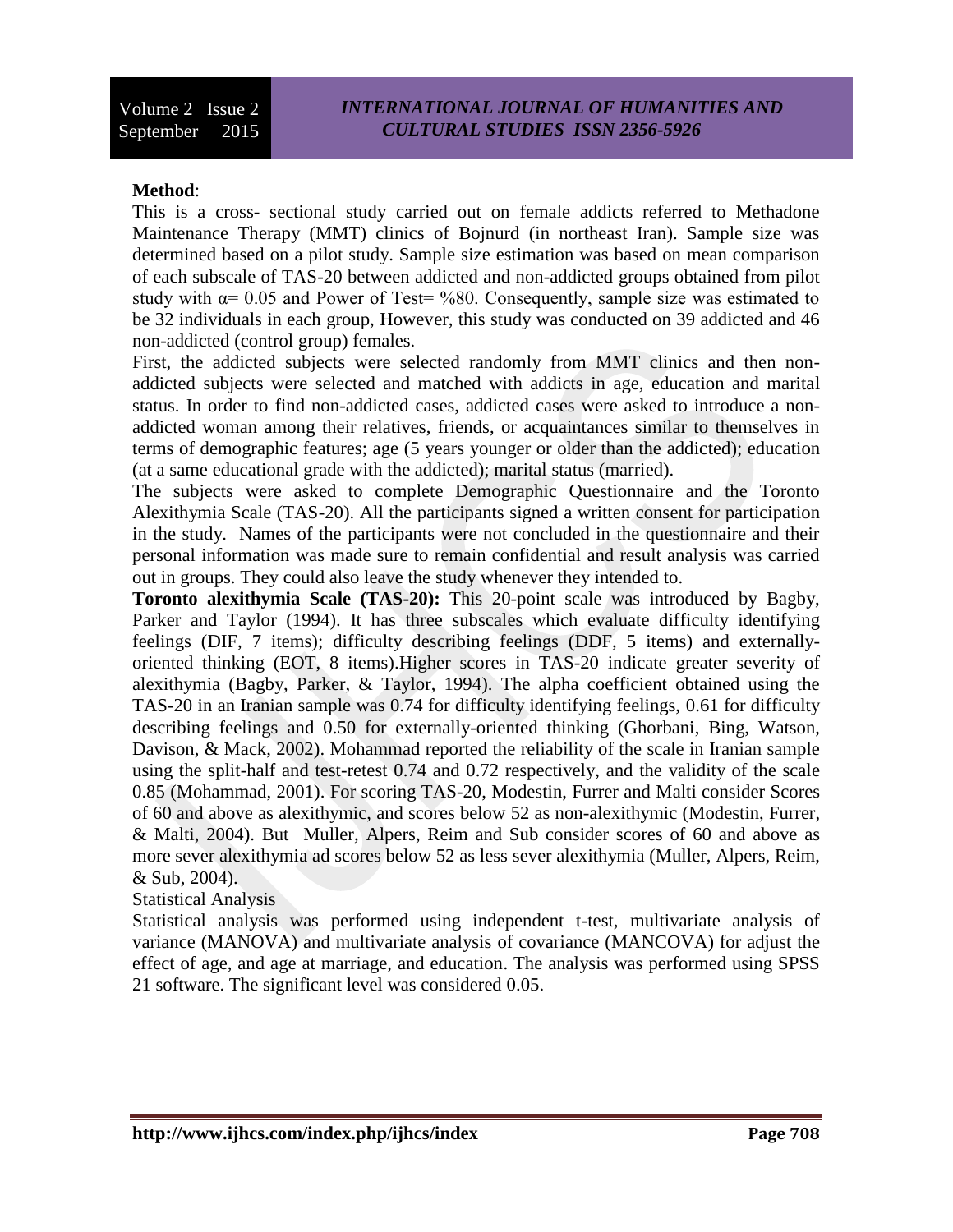#### **Results**:

In this study, 39 subjects were addicted and 40 were non-addicted. The mean age of the addicted group was  $32.5\pm7.2$  years and that of non-addicted group was  $30.1\pm7.2$  years. The difference between mean ages was not statistically significant ( $p = 0.15$ ). Mean score of alexithymia in each of the three sub-scales in addicted group were higher than non-addicts (Table 1). Multivariate analysis of variance based on three sub-scales showed that alexithymia is significantly higher in addicted women (Wilks'-LambdaGroup  $= 0.756$ , Pvalue <0.001). Then a comparison of each subscale between two groups showed a significant difference between two groups in DIF and DDF subscales (respectively  $p =$ 0.001 and  $p \le 0.001$ ) but the mean of EOT subscale was not significantly different between two groups ( $p = 0.209$ ).

Comparing alexithymia in these two groups adjusted for age, age at marriage and education with MANCOVA showed that the difference observed in alexithymia between the two groups is merely the result of drug addiction; and Age (p-value  $= 0.269$ ), age at marriage (p-value  $= 0.601$ ) and education  $(0.342)$  in the two groups had no significant association with alexithymia.

|                                 | Group          |                |         |
|---------------------------------|----------------|----------------|---------|
| Alexithymia subscales           | addicted       | Non-addicted   | P-value |
| Difficulty identifying feelings | $23.9 \pm 5.0$ | $19.7 \pm 5.6$ | 0.001   |
| Difficulty describing feelings  | $16.1 \pm 3.8$ | $12.9 \pm 3.8$ | < 0.001 |
| Externally-oriented thinking    | $22.4 \pm 4.6$ | $21.2 \pm 3.7$ | 0.209   |

Table 1) Mean distribution of alexithymia's subscales in

# **Discussion**:

This study showed that alexithymia is significantly higher in addicted women in comparison to non-addicted women. The mean of alexithymia scores in all three subscales of TAS-20 in addicted women was greater than non-addicted women. The mean difference was statistically significant in DIF and DDF subscales but not in EOT subscale. These findings are consistent with results of Hamidi et al (2010) study which showed that all three subcomponent of alexithymia in addicts and normal individuals were significantly different [\(Hamidi, Rostami, Farhoodi, & Abdolmanafi, 2010\)](#page-6-8). The findings also are consistent with Krystal (1988) [\(Krystal, 1988\)](#page-7-5), Lindsay & Ciarrochi (2009) [\(Lindsay & Ciarrochi, 2009\)](#page-7-6) and Ghaleban (1387) [\(Ghalehban & Besharat, 2011\)](#page-6-5) studies which found similar results.

To explain the difference between addicts and non-addicts in alexithymia, It can be said that people with alexithymia misinterpret physical symptoms of emotional arousal, express their emotional distress through physical complaints and they seek therapeutic measures just for treating physical symptoms [\(G. J. Taylor, Parker, Bagby, & Acklin, 1992\)](#page-8-3), for these reasons it is likely for them to have the tendency towards drug addiction.

Alexithymic people have undifferentiated feelings and these feelings comes with an active arousal which remains and do not disappear; and this causes disruption of the autonomic nervous system and the immune system. Such arousal that comes with alexithymia is finally causes signs of physical ailments [\(Lumley, Mader, Gramzow, & Papineau, 1996\)](#page-7-7)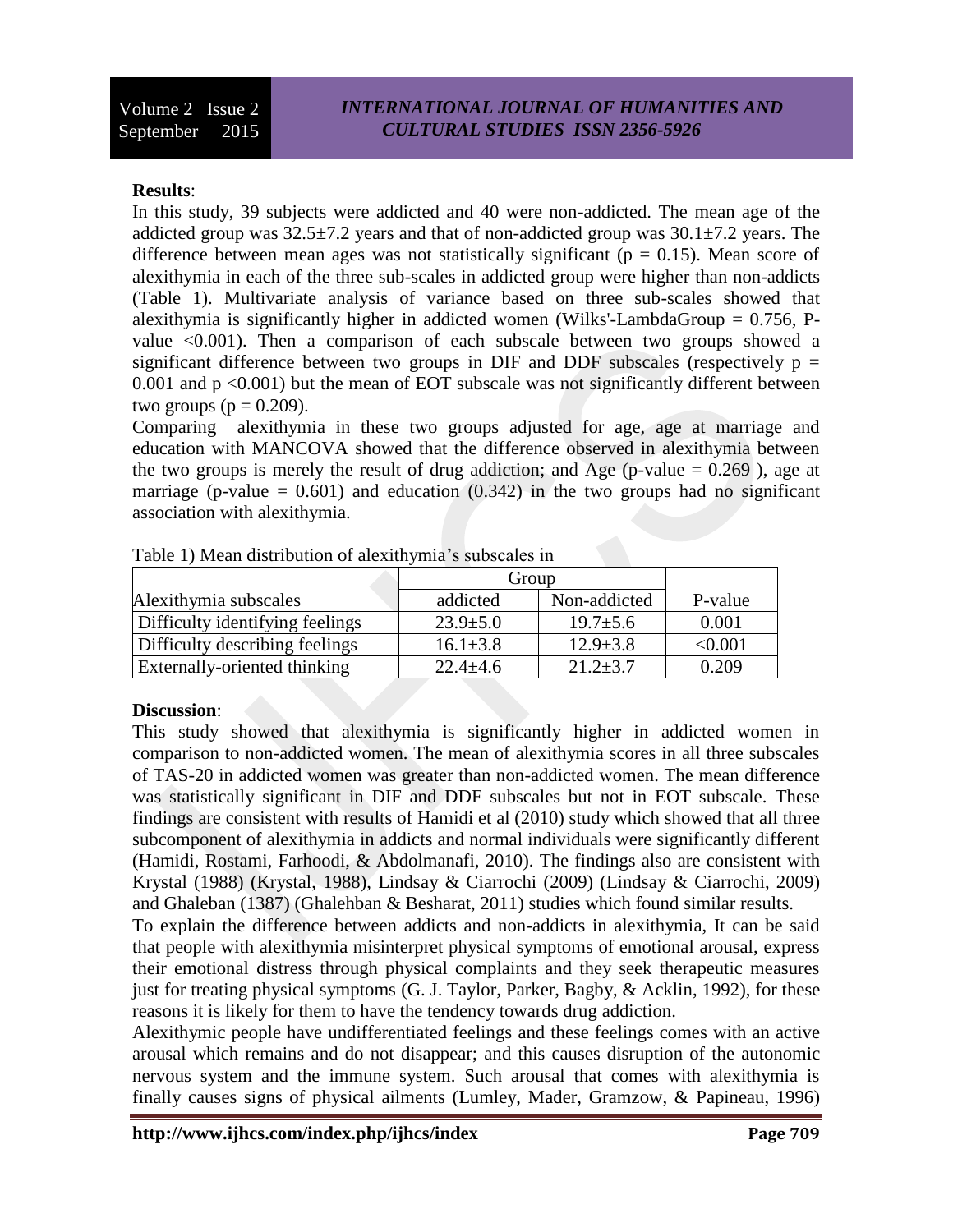and depression [\(Devine, Stewart, & Watt, 1999\)](#page-6-9). Finally, it is possible that in order to reduce these symptoms and reduce anxiety and depression occur with high alexithymia, people abuse substances.

Alexithymia makes some people vulnerable for substance dependence [\(Krystal, 1988;](#page-7-5) [G.](#page-8-4)  [Taylor & Taylor, 1997\)](#page-8-4). Addictive drugs are used to avoid negative emotions. Accordingly, Cook (1991) argues that powerful experiences which reinforce the addiction are those through which the person can distance him/herself from the negative emotional situations [\(Cook, 1991\)](#page-6-10). In this regard, Jeammet (1994) showed that consumption of psychoactive substances, such as self-medication, is in order to reduce anxiety and depression [\(Pierrehumbert et al., 2002\)](#page-7-8). Alcohol consumption can be a way to appease the people with alexithymia in stressful situations. As a result, alcohol consumption facilitates people's emotional and verbal connection, and a pleasant experience of alcohol use can eventually lead to alcohol dependence [\(Uzun, 2003\)](#page-8-5). People with alexithymia might be trying to get rid of negative feelings through actions such as eating, taking stimulant drugs, and impulsive behaviors. A defect in regulating emotions, can explain the co-morbidity of alexithymia with eating disorders, substance abuse, impulsive behavior, acting out and pathological gambling [\(Rose, 2002\)](#page-7-9).

The self-medication hypothesis suggests that people use substances and drugs in order to deal with their negative emotions [\(Wills, Vaccaro, & McNamara, 1992\)](#page-8-6). This shows that people with different pathology may be prone to substance abuse (to the [\(Ryngala, 2006\)](#page-7-10)).

#### **Further studies:**

A number of studies about stability of alexithymia have confirmed this structure as a stable personality trait, which indicates a defect in cognitive processing of emotional information, (for example [\(Saarijärvi, Salminen, & Toikka, 2001;](#page-7-11) [Salminen, Saarijärvi, Toikka,](#page-7-12)  [Kauhanen, & Äärelä, 2006\)](#page-7-12)). In contrast to these traits-centered approach a bunch of studies have questioned the stability of alexithymia have introduced it as a state, a consequence of personal distress (for example [\(Honkalampi, Hintikka, Saarinen, Lehtonen,](#page-7-13)  [& Viinamäki, 2000\)](#page-7-13)). Some researchers have called secondary alexithymia. Therefore the direction of causality between addiction and alexithymia cannot be determined. Whether people with alexithymia are drawn to the drug use or addicts will experience personal distress and become alexithymic. So, we suggest to researchers to design and implement studies to determine the direction of causality between addiction and alexithymia.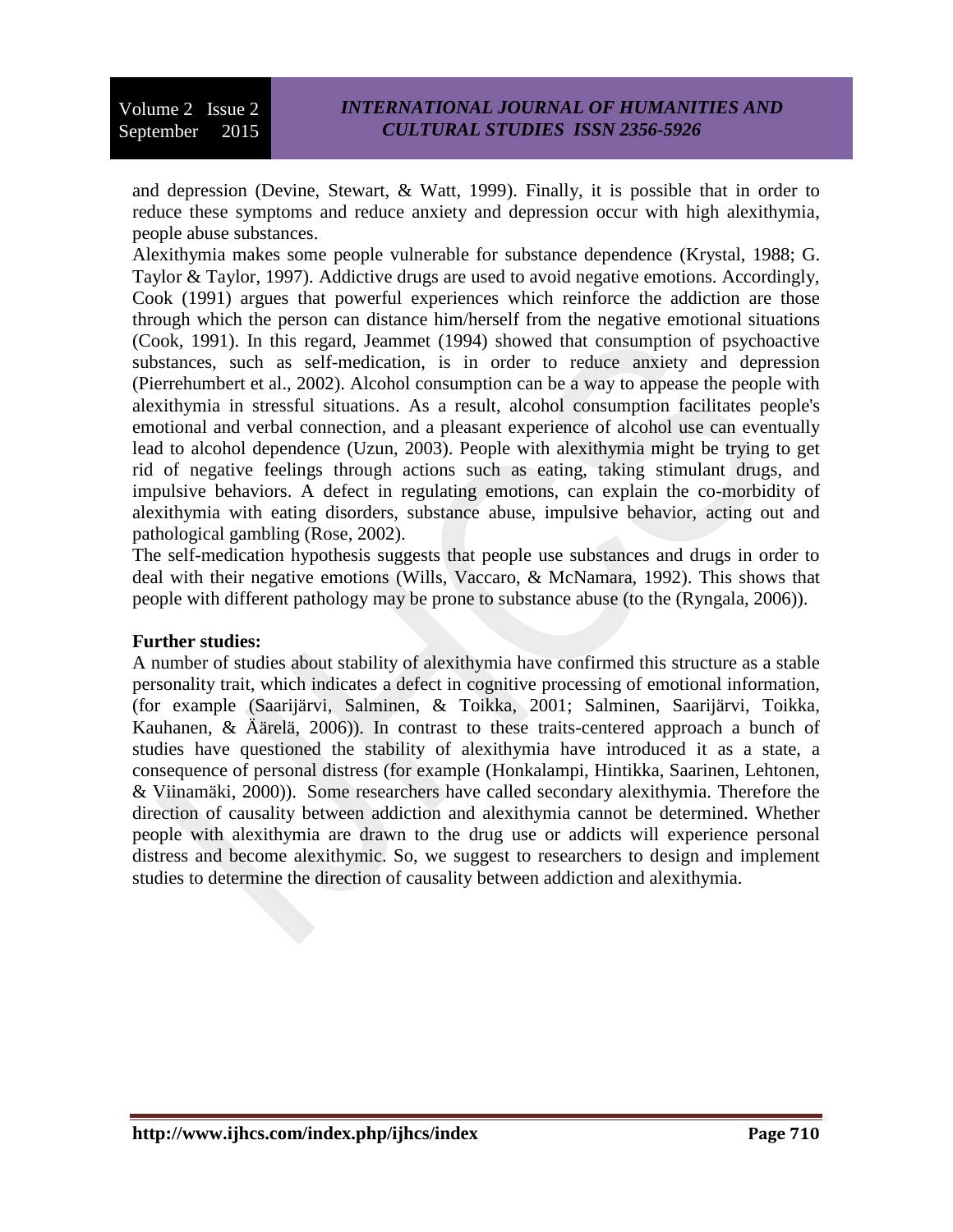## **References**

<span id="page-6-6"></span>Bagby, R. M., Parker, J. D., & Taylor, G. J. (1994). The twenty-item Toronto Alexithymia Scale—I. Item selection and cross-validation of the factor structure. *Journal of Psychosomatic Research, 38*(1), 23-32.

<span id="page-6-3"></span>Berthoz, S., Consoli, S., Perez-Diaz, F., & Jouvent, R. (1999). Alexithymia and anxiety: compounded relationships? A psychometric study. *European Psychiatry, 14*(7), 372-378.

<span id="page-6-10"></span>Cook, D. R. (1991). Shame, attachment, and addictions: Implications for family therapists. *Contemporary Family Therapy, 13*(5), 405-419.

<span id="page-6-9"></span>Devine, H., Stewart, S. H., & Watt, M. C. (1999). Relations between anxiety sensitivity and dimensions of alexithymia in a young adult sample. *Journal of Psychosomatic Research, 47*(2), 145-158.

<span id="page-6-4"></span><span id="page-6-0"></span>Drugs, U. N. O. o., & Crime. (2010). *World drug report 2010*: United Nations Publications.

Espina, A. (2003). Alexithymia in parents of daughters with eating disorders: its relationships with psychopathological and personality variables. *Journal of Psychosomatic Research, 55*(6), 553-560.

<span id="page-6-5"></span>Ghalehban, M., & Besharat, M. A. (2011). Examination and comparison of alexithymia and self-regulation in patients with substance abuse disorder and normal individuals. *Procedia-Social and Behavioral Sciences, 30*, 38-42.

<span id="page-6-7"></span>Ghorbani, N., Bing, M. N., Watson, P., Davison, H. K., & Mack, D. A. (2002). Selfreported emotional intelligence: Construct similarity and functional dissimilarity of higherorder processing in Iran and the United States. *International Journal of psychology, 37*(5), 297-308.

<span id="page-6-8"></span>Hamidi, S., Rostami, R., Farhoodi, F., & Abdolmanafi, A. (2010). A study and comparison of Alexithymia among patients with substance use disorder and normal people. *Procedia-Social and Behavioral Sciences, 5*, 1367-1370.

<span id="page-6-1"></span>Helmers, K. F., & Mente, A. (1999). Alexithymia and health behaviors in healthy male volunteers. *Journal of Psychosomatic Research, 47*(6), 635-645.

<span id="page-6-2"></span>Hintikka, J., Honkalampi, K., Lehtonen, J., & Viinamäki, H. (2001). Are alexithymia and depression distinct or overlapping constructs?: a study in a general population. *Comprehensive Psychiatry, 42*(3), 234-239.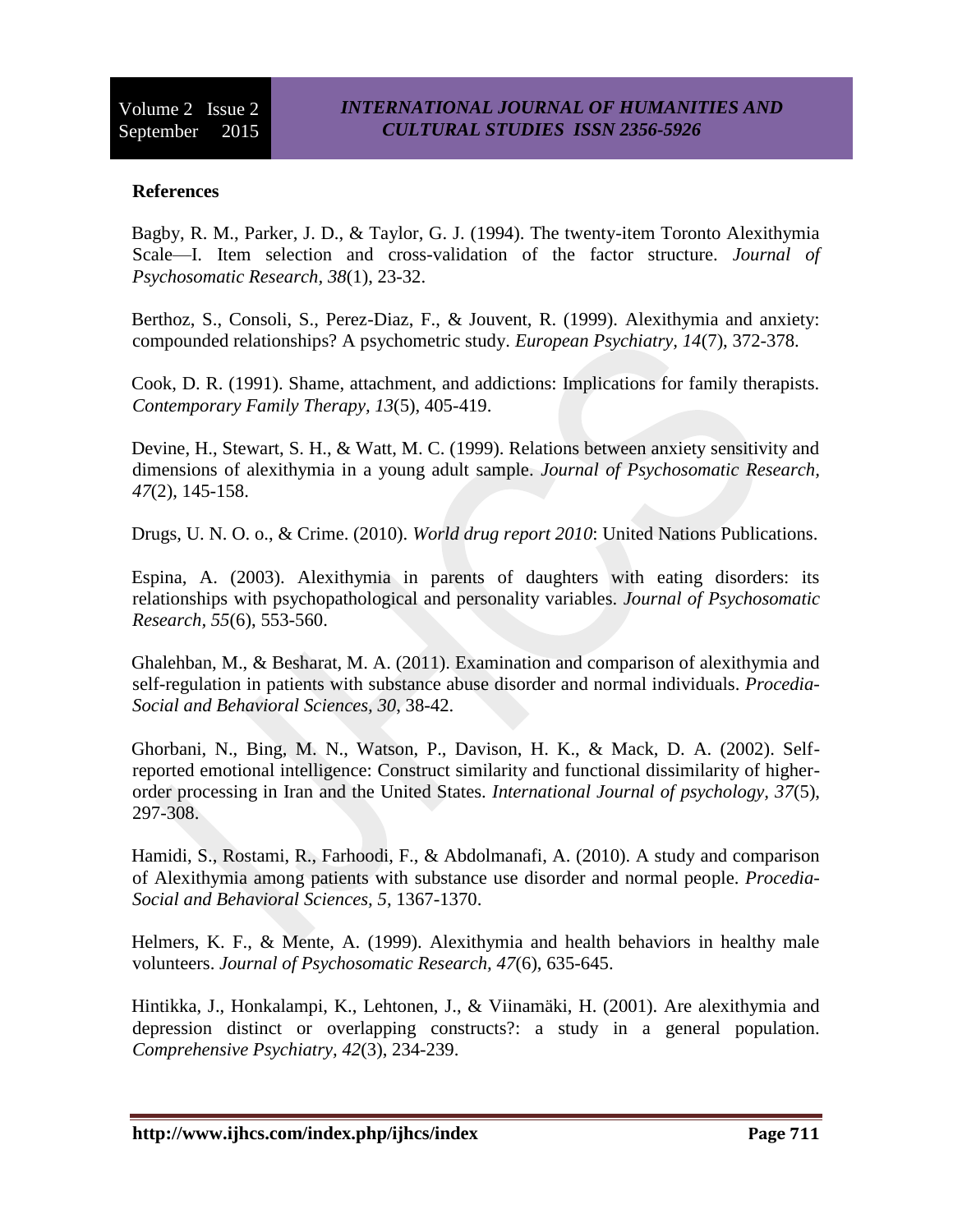<span id="page-7-13"></span>Honkalampi, K., Hintikka, J., Saarinen, P., Lehtonen, J., & Viinamäki, H. (2000). Is alexithymia a permanent feature in depressed patients? *Psychotherapy and Psychosomatics, 69*(6), 303-308.

<span id="page-7-1"></span>Keller, D. S., & Wilson, A. (1994). Affectivity in cocaine and opiate abusers. *Psychiatry, 57*(4), 333-347.

<span id="page-7-5"></span>Krystal, J. (1988). Assessing alexithymia. *Integration and self-healing*, 286-310.

<span id="page-7-6"></span>Lindsay, J., & Ciarrochi, J. (2009). Substance abusers report being more alexithymic than others but do not show emotional processing deficits on a performance measure of alexithymia. *Addiction Research & Theory, 17*(3), 315-321.

<span id="page-7-7"></span>Lumley, M. A., Mader, C., Gramzow, J., & Papineau, K. (1996). Family factors related to alexithymia characteristics. *Psychosomatic Medicine, 58*(3), 211-216.

<span id="page-7-3"></span>Modestin, J., Furrer, R., & Malti, T. (2004). Study on alexithymia in adult non-patients. *Journal of Psychosomatic Research, 56*(6), 707-709.

<span id="page-7-2"></span>Mohammad, S. (2001). *Studing personality features persons with ulcerative colitis and comparison with normal persons.* Thesis]. Psychiatry institute of Tehran, Iran.

<span id="page-7-4"></span>Muller, J., Alpers, G., Reim, N., & Sub, H. (2004). Abnormal attentional bias in alexithymia. *J Psychosom Res, 56*(6), 581-673.

<span id="page-7-8"></span>Pierrehumbert, B., Bader, M., Miljkovitch, R., Mazet, P., Amar, M., & Halfon, O. (2002). Strategies of emotion regulation in adolescents and young adults with substance dependence or eating disorders. *Clinical Psychology & Psychotherapy, 9*(6), 384-394.

<span id="page-7-10"></span><span id="page-7-9"></span>Rose, D. (2002). *Theory and treatment of alexithymia: An affect theory perspective*.

Ryngala, D. J. (2006). *The family environment, alexithymia, and adolescent substance abuse*: ProQuest.

<span id="page-7-11"></span>Saarijärvi, S., Salminen, J., & Toikka, T. (2001). Alexithymia and depression: a 1-year follow-up study in outpatients with major depression. *Journal of Psychosomatic Research, 51*(6), 729-733.

<span id="page-7-12"></span><span id="page-7-0"></span>Sadock, B. J., & Sadock, V. A. (2011). *Kaplan and Sadock's synopsis of psychiatry: Behavioral sciences/clinical psychiatry*: Lippincott Williams & Wilkins. Salminen, J., Saarijärvi, S., Toikka, T., Kauhanen, J., & Äärelä, E. (2006). Alexithymia behaves as a personality trait over a 5-year period in Finnish general population. *Journal of Psychosomatic Research, 61*(2), 275-278.